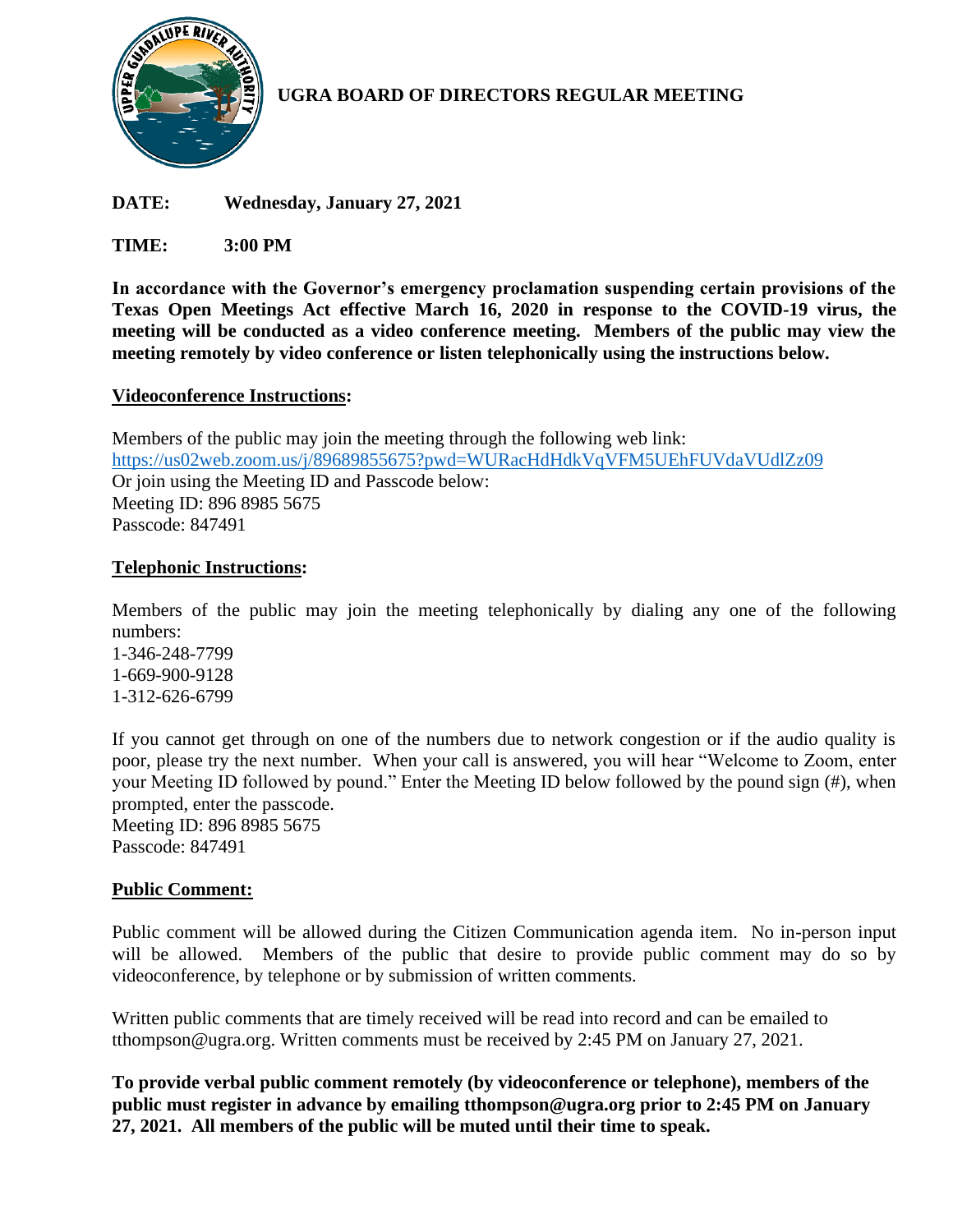## **AGENDA**

| Ι.   | Call to Order and Roll Call.                                                                                                                                                                                                                                                           |  |  |  |
|------|----------------------------------------------------------------------------------------------------------------------------------------------------------------------------------------------------------------------------------------------------------------------------------------|--|--|--|
| П.   | Pledge of Allegiance                                                                                                                                                                                                                                                                   |  |  |  |
| III. | Copies of any items in the Board Book will be provided upon request. If<br>you would like to request items, email tthompson@ugra.org by 5:00 PM<br>on January 26, 2021.                                                                                                                |  |  |  |
| IV.  | Citizen Communication – Public comment will be received through the<br>call-in participation procedures described above.<br>No formal Board<br>discussion or action may be taken on these matters. The Board may<br>discuss whether to place any matter on a future meeting agenda.    |  |  |  |
| V.   | Public Participation - In person input will not be received during the<br>Public comment will be received through the call-in<br>meeting.<br>participation procedures described above.                                                                                                 |  |  |  |
| VI.  | Approval of Various Items<br>A. Minutes of Regular Meeting of November 23, 2020<br>TAB NO. 1<br>B. Financial Report for Months Ended December 31, 2020<br>TAB NO. 2<br>C. Quarterly Investment Report for Quarter Ended<br>TAB NO. 3<br>December 31, 2020                              |  |  |  |
| VII. | Presentation and Discussion of Committee Reports<br>A. Executive Committee (Blake)<br><b>Chair Report:</b><br>• Discussed items on agenda                                                                                                                                              |  |  |  |
|      | B. Outreach and Education Committee (Diane)<br>Chair Report:<br>• Met on January 11th to discuss Large Rainwater System<br>Incentive Program applications - further discussion under Item X.<br><b>Staff Report:</b><br>• Application update for Rainwater Catchment Rebate<br>Program |  |  |  |
|      | C. Water Enhancement Program Committee (Bill)<br>Chair Report:<br>K-9 completion update - further discussion under Item IX.<br>Feral Hog Bounty Update (Aaron)<br><b>Staff Report</b>                                                                                                  |  |  |  |
|      | Application update for Water Enhancement through Brush<br>Management Cost Share Program                                                                                                                                                                                                |  |  |  |